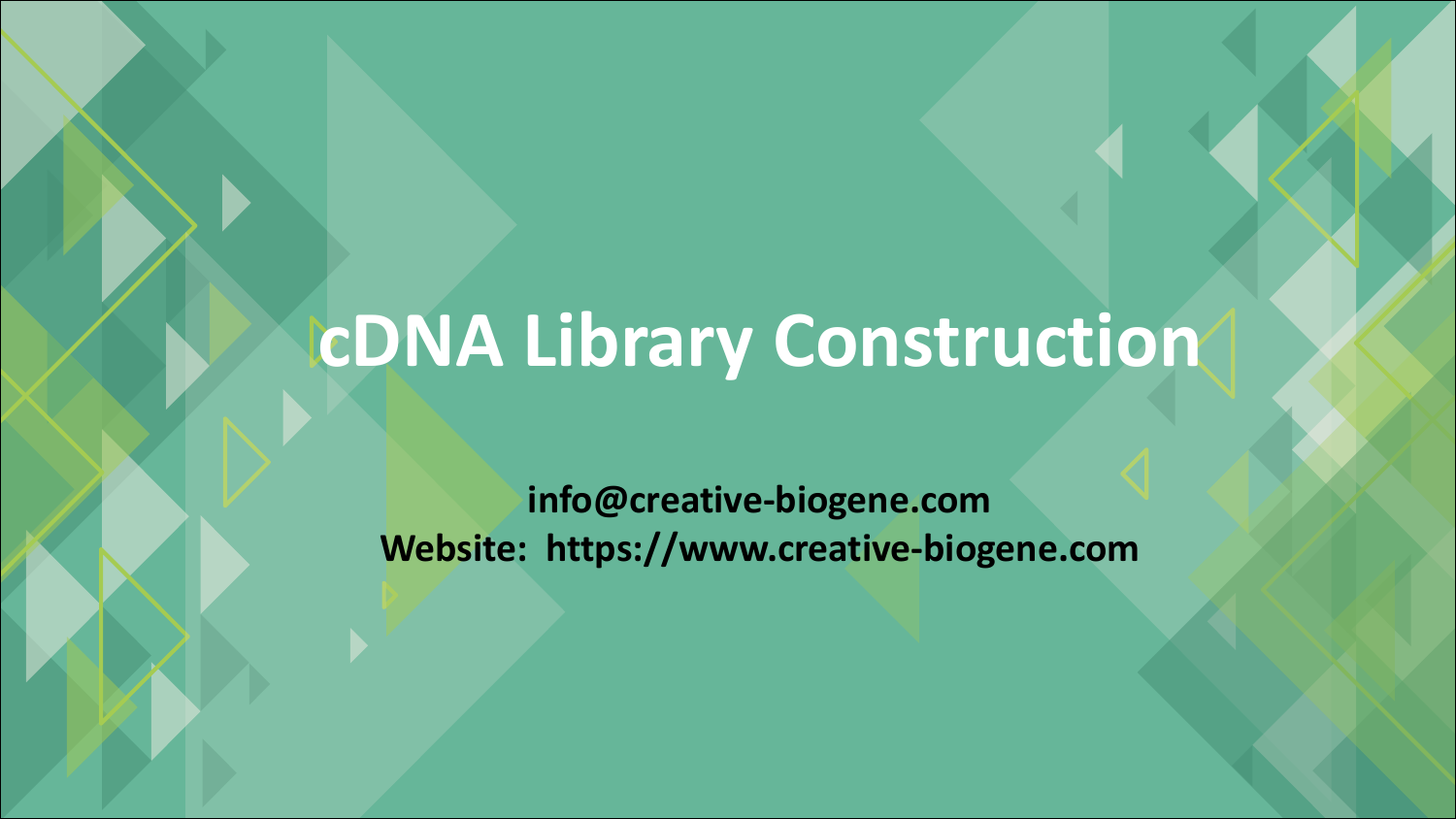The complete genome sequences of a number of organisms, including mammals, have recently become available because of rapid advances in DNA sequencing technology. Nevertheless, the analysis of transcripts still plays a crucial role in bridging the gap between the genome and the proteome, particularly in mammals. This is mainly because so far we cannot accurately predict the structures of transcripts derived from a particular gene from the genomic information alone. Therefore, as a method for the analysis of transcripts, cDNA library construction is crucial, even in the post-genome sequencing era.



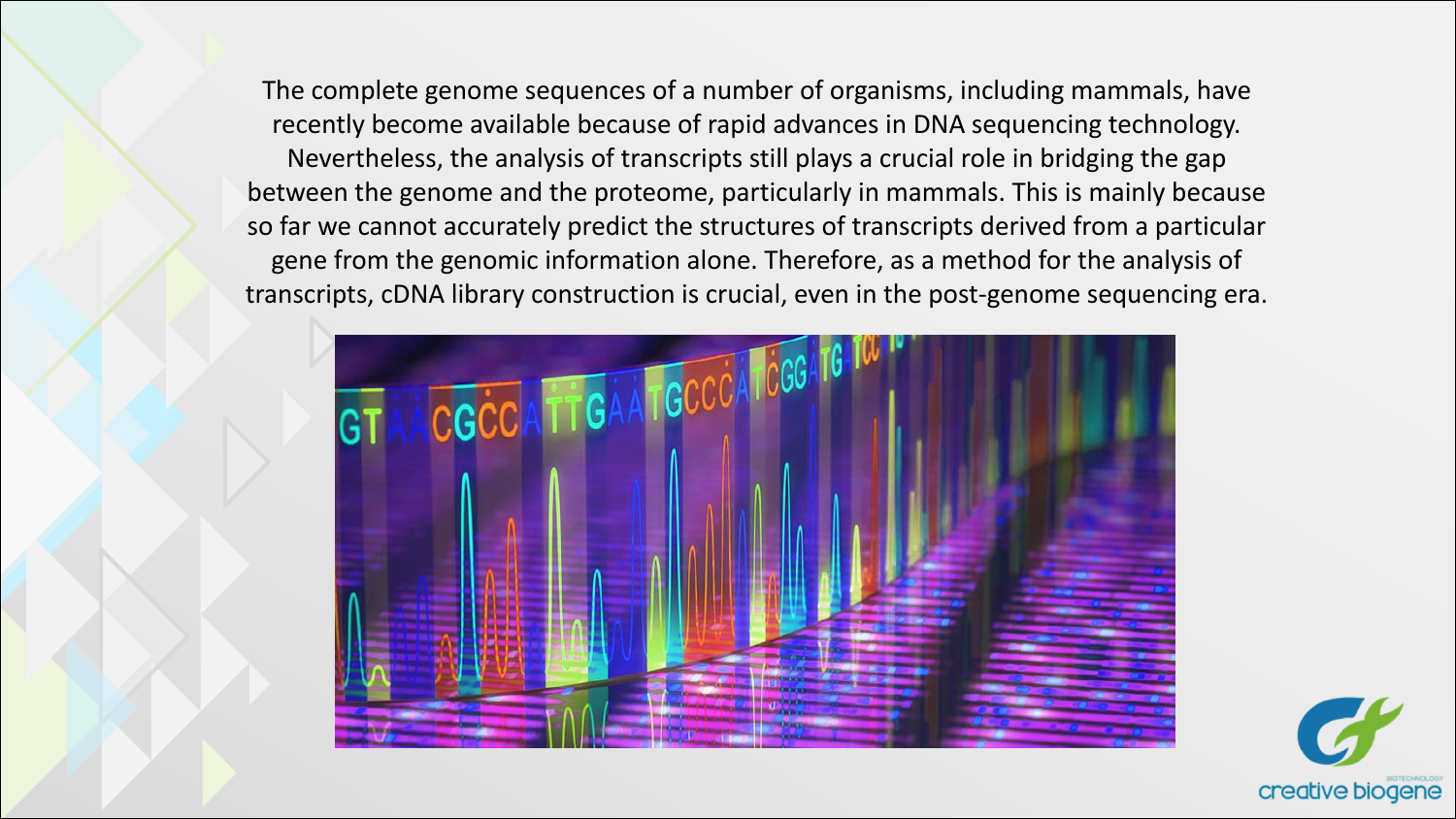

3

The Workflow of cDNA Library<br>
2 Construction<br>
2 Construction **Construction** 

cDNA Library Construction **Services** 

**Contents** 

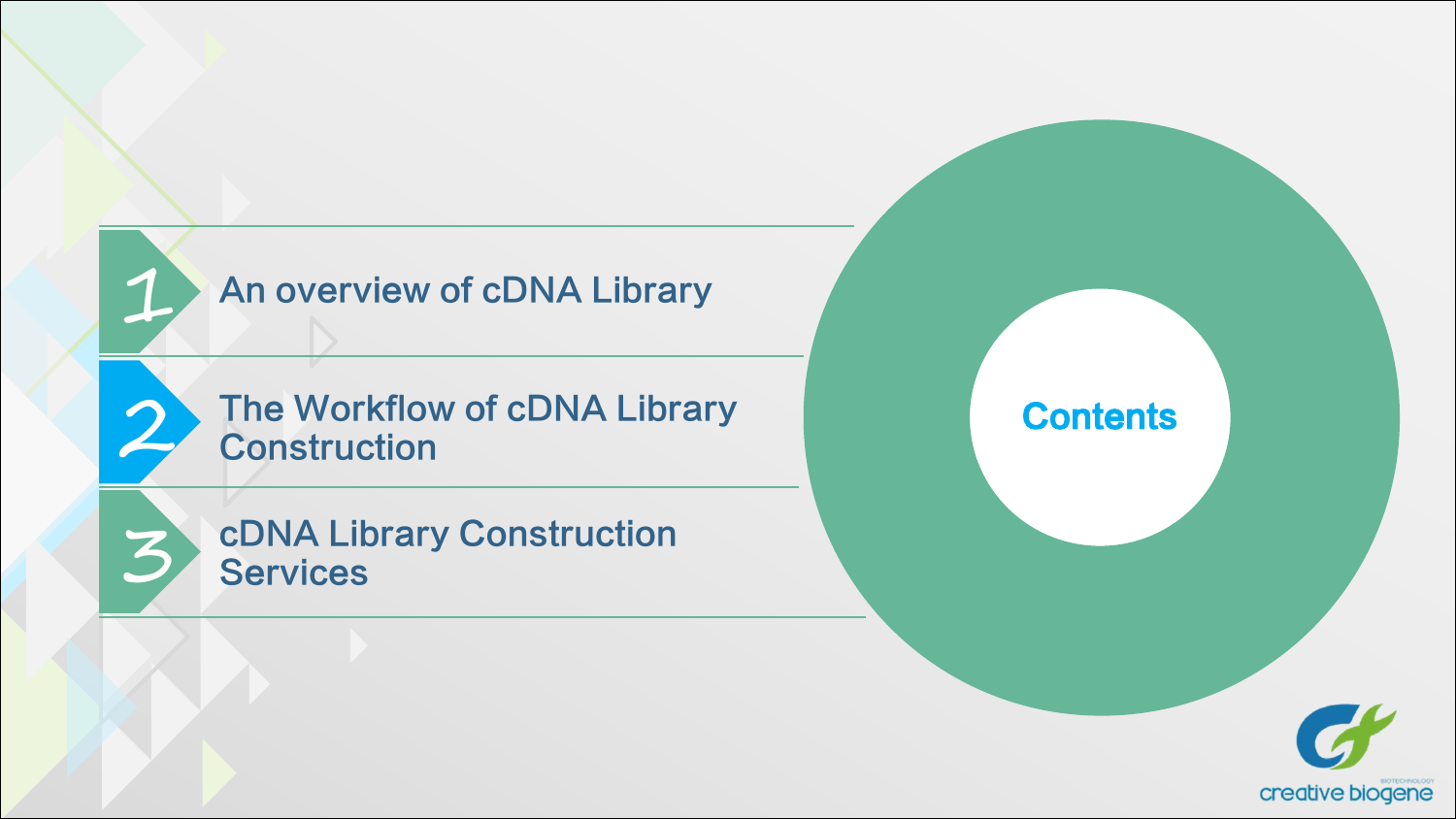#### **An Overview of cDNA Library**

Complementary DNA (cDNA) is produced from a fully transcribed messenger ribonucleic acid (mRNA) that contains only the expressed genes of an organism. Clones of such DNA copies of mRNAs are called cDNA clones. A cDNA library is a combination of cloned cDNA fragments constituting some portion of the transcriptome of an organism which are inserted into many host cells.

The mRNA is spliced before translation into protein in eukaryotic cells. The DNA synthesized from the spliced mRNA doesn't have non-coding regions or introns of the gene. Therefore, the protein under expression can be sequenced from the DNA which is the key advantage of cDNA cloning over genomic DNA cloning.

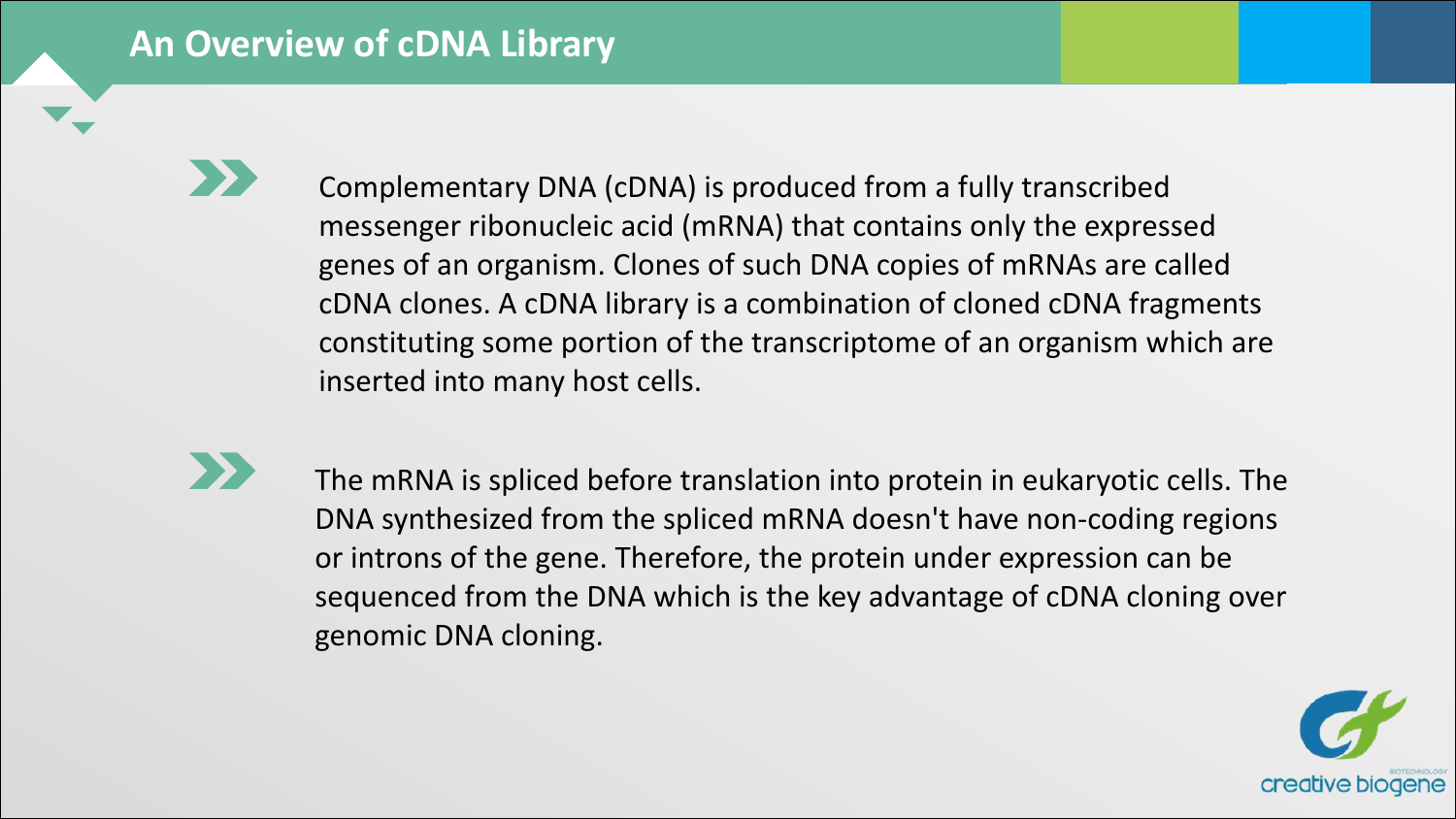#### **The Workflow of cDNA Library Construction**



Creation of a cDNA library starts with mRNA instead of DNA. Messenger RNA carries encoded information from DNA to ribosomes for translation into protein. To create a cDNA library, these mRNA molecules are treated with the enzyme reverse transcriptase, which is used to make a DNA copy of an mRNA (i.e., cDNA). A cDNA library represents a sampling of the transcribed genes, but a genomic library includes untranscribed regions.

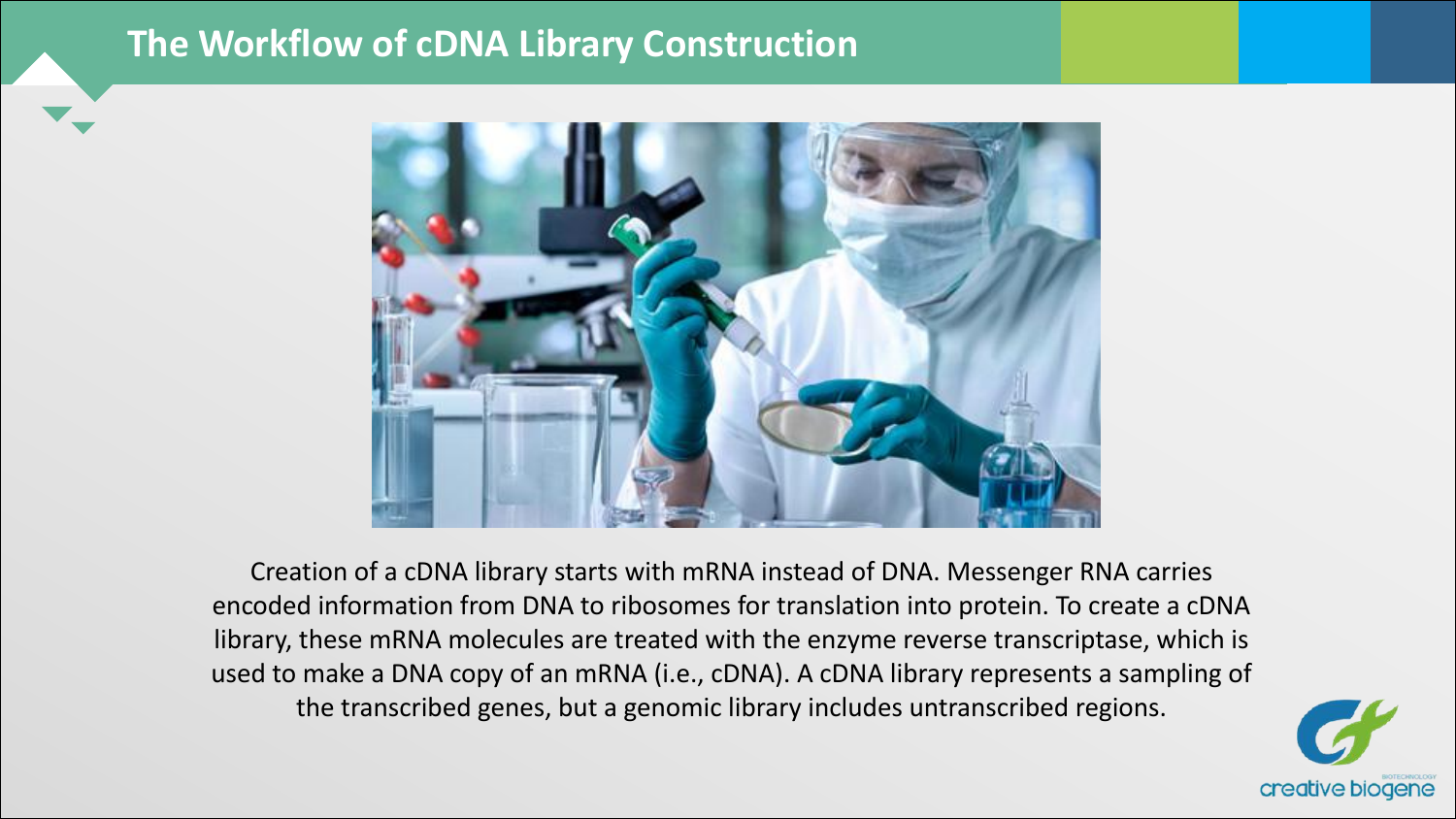### **1. Isolation of mRNA**

First of all, it involves the isolation of total mRNA from a cell type or tissue of interest. It may be desirable to remove highly abundant tRNAs and rRNAs which might otherwise constitute the majority of the final library to the detriment of the detection of low abundance RNAs. We routinely remove tRNAs and other small RNAs <200 nt using a Kit from Creative Biogene and remove rRNAs using magnetic bead-based depletion kits. The 3' ends of eukaryotic mRNA are composed of a string of 50 -250 adenylate residues (poly A Tail) which makes the separation easy from the much more prevalent rRNAs and tRNAs in a cell extract through a column containing oligo-dTs tagged onto its matrix.



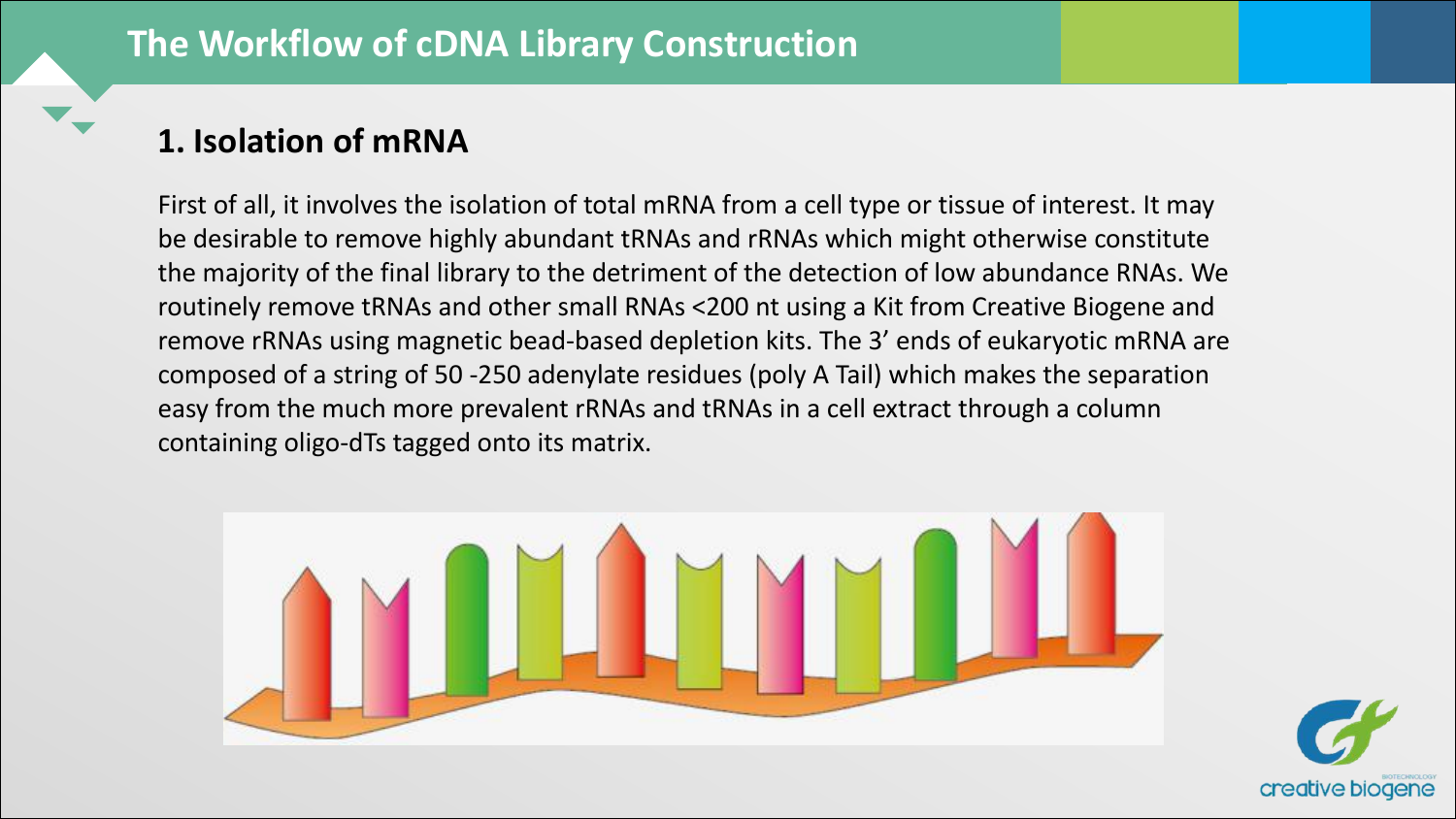#### **2. Synthesis of the first strand of cDNA**

mRNA being single-stranded cannot be cloned and is not a substrate for DNA ligase. It is first converted into DNA prior to insertion into a suitable vector.

1) A short oligo (dT) primer is annealed to the Poly (A) tail on the mRNA. 2) Reverse transcriptase extends the 3´-end of the primer by mRNA molecule as a template producing a cDNA: mRNA hybrid.

3) The mRNA from the cDNA: mRNA hybrid can be removed by alkaline hydrolysis or RNase H to give a single stranded (ss)-cDNA molecule.

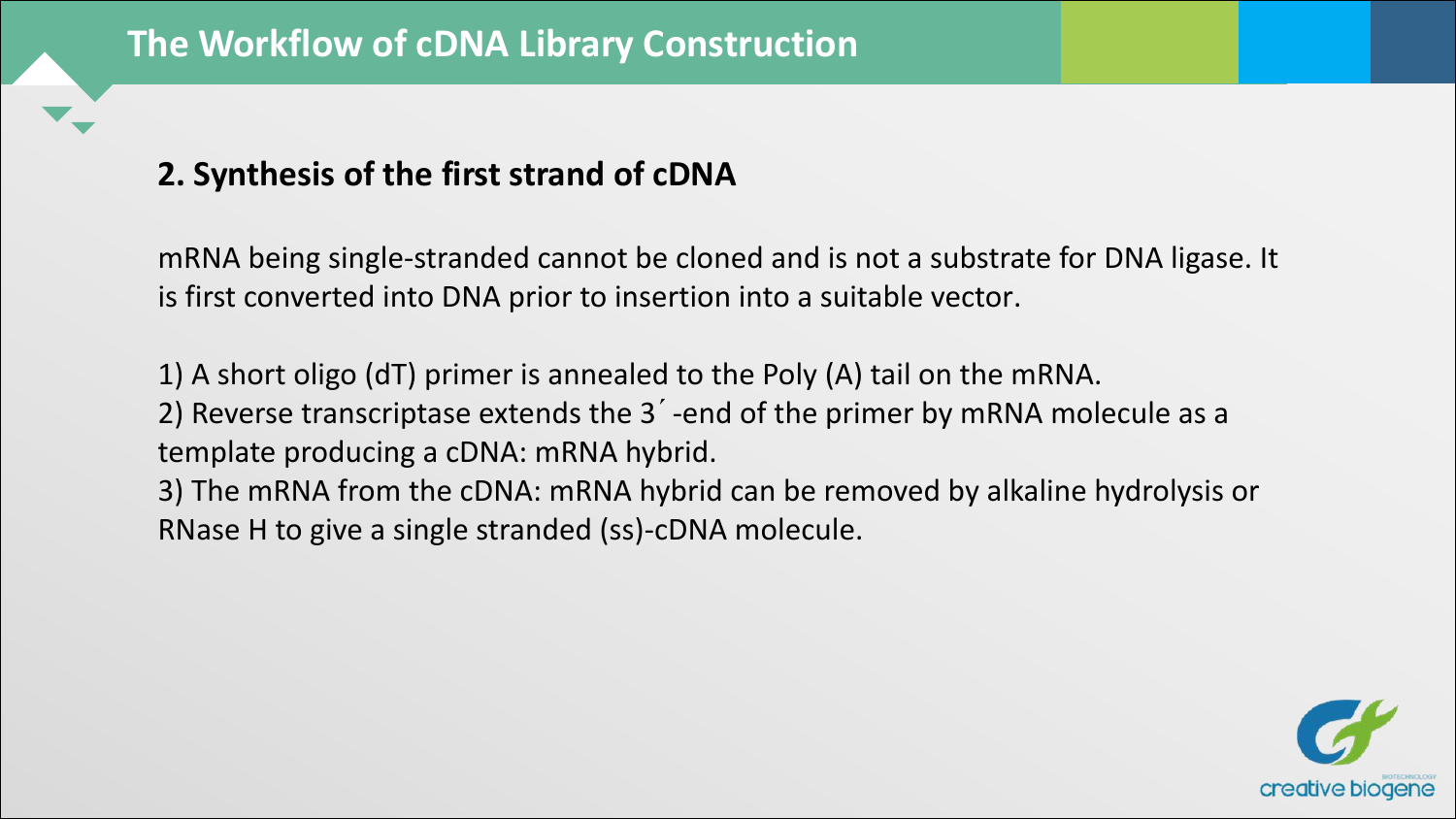#### **3. The second strand of cDNA generation**

The ss-cDNA is converted into double stranded (ds) cDNA by either RTase or *E. coli* DNA polymerase. (It is essential to use only the minimal number of amplification cycles needed to obtain sufficient material for sequencing to avoid over-amplification of the libraries, which is a major source of bias in the results.)

#### **4. Incorporation of cDNA into a vector**

The ds-cDNA can be trimmed with S1 nuclease to obtain blunt–ended ds-cDNA molecule followed by addition of terminal transferase to tail the cDNA with C's and ligation into a vector. Because the blunt-end ligation is inefficient, short restriction-site linkers are first ligated to both ends.

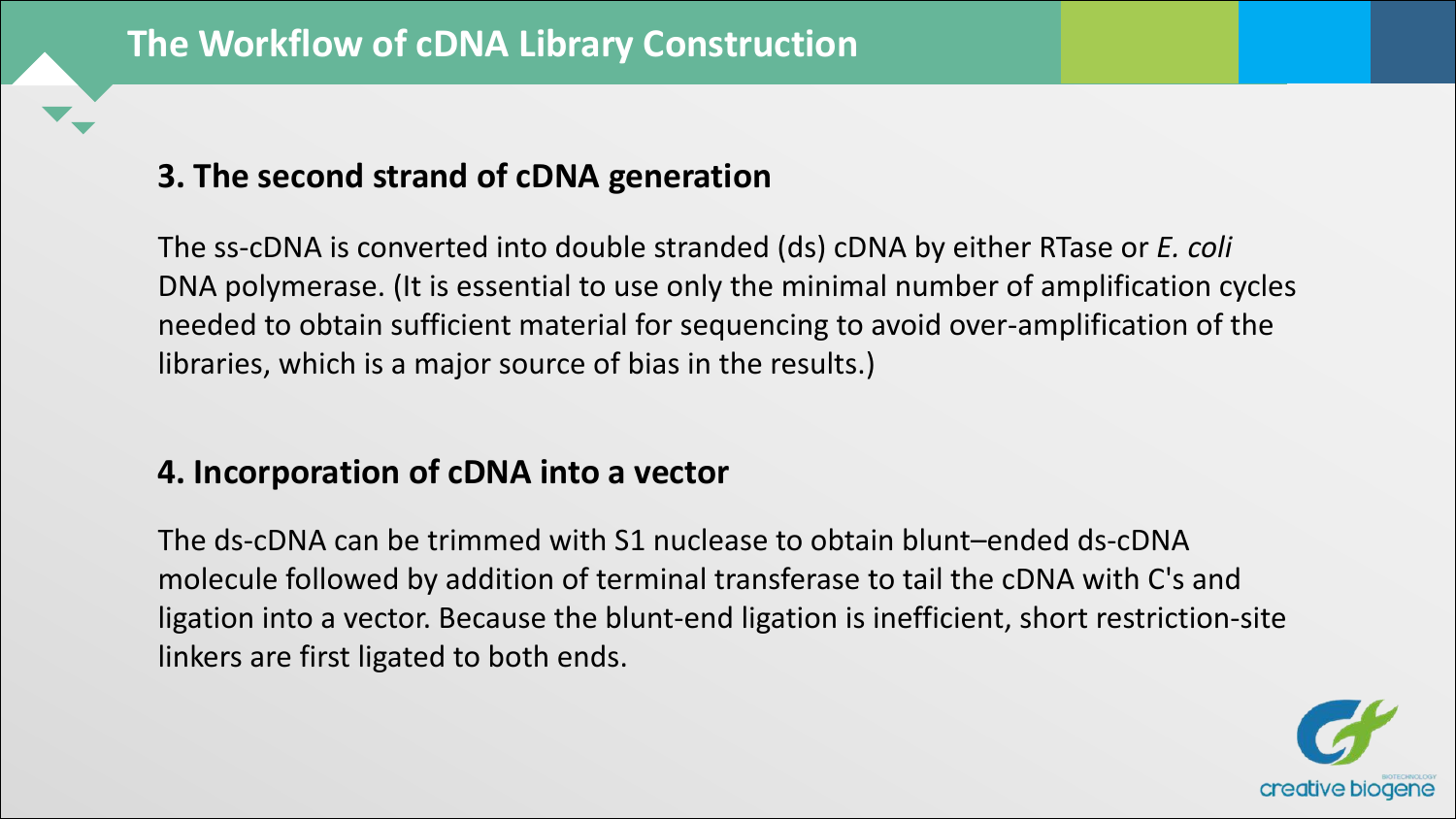#### **5. Cloning of cDNAs**

cDNAs are commonly cloned in phage insertion vectors. Bacteriophage vectors possess the following advantageous over plasmid vectors:

- l Are more desirable when a large number of recombinants are required for cloning low-abundant mRNAs as recombinant phages are produced by *in vitro* packaging.
- $\bullet$  Can easily handle and store large numbers of phage clones, as compared to the bacterial colonies carrying plasmids.

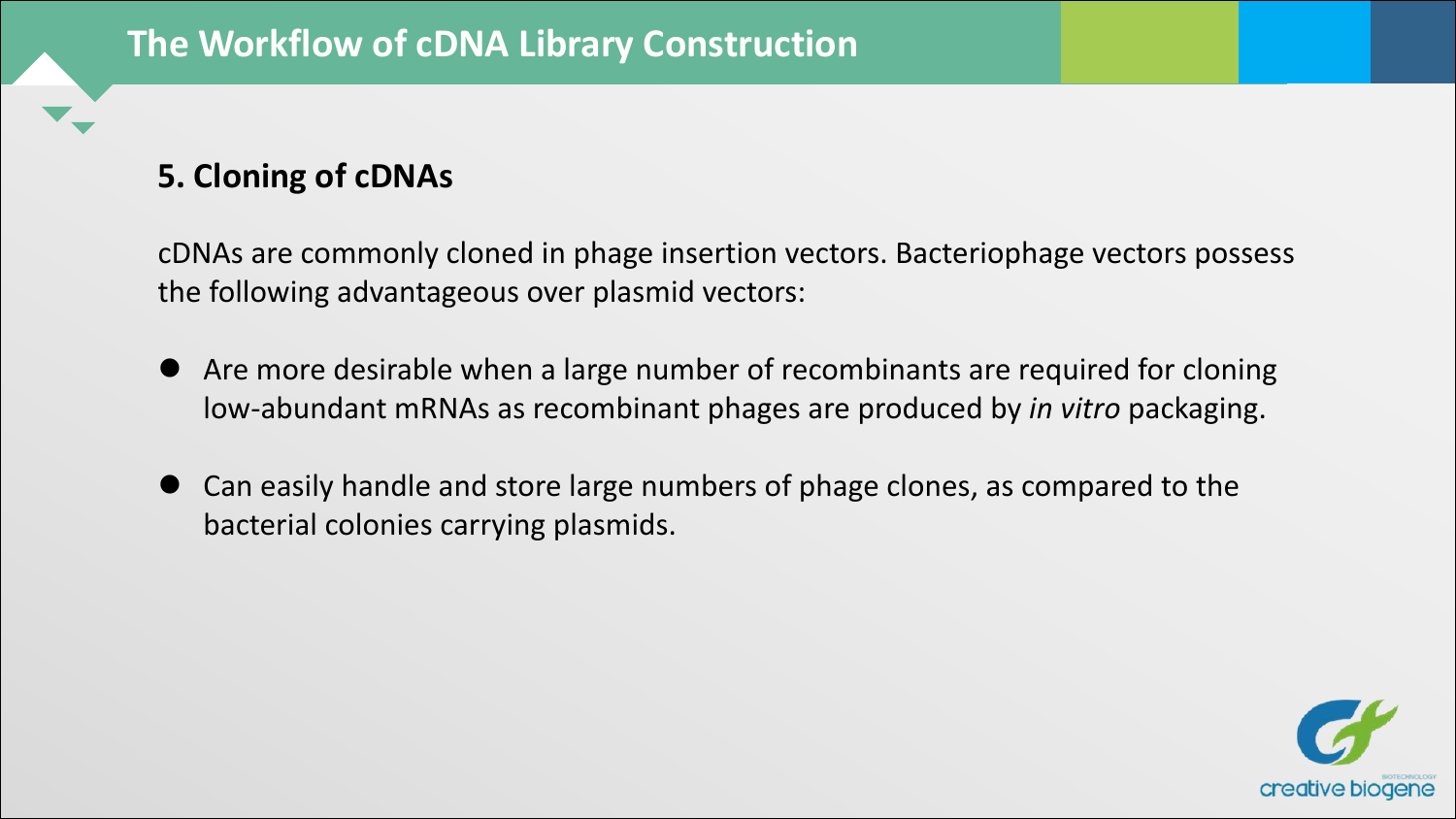Creative Biogene's advanced technologies and highly experienced staffs are available to provide you a range of cDNA libraries construction service, including standard cDNA library, subtractive cDNA library, normalized cDNA library, full length cDNA library, yeast two-hybrid cDNA library and SSH cDNA library. Creative Biogene's goal is to provide you with the most affordable and high-quality cDNA libraries construction service to ensure your satisfaction in a timely and professional manner.



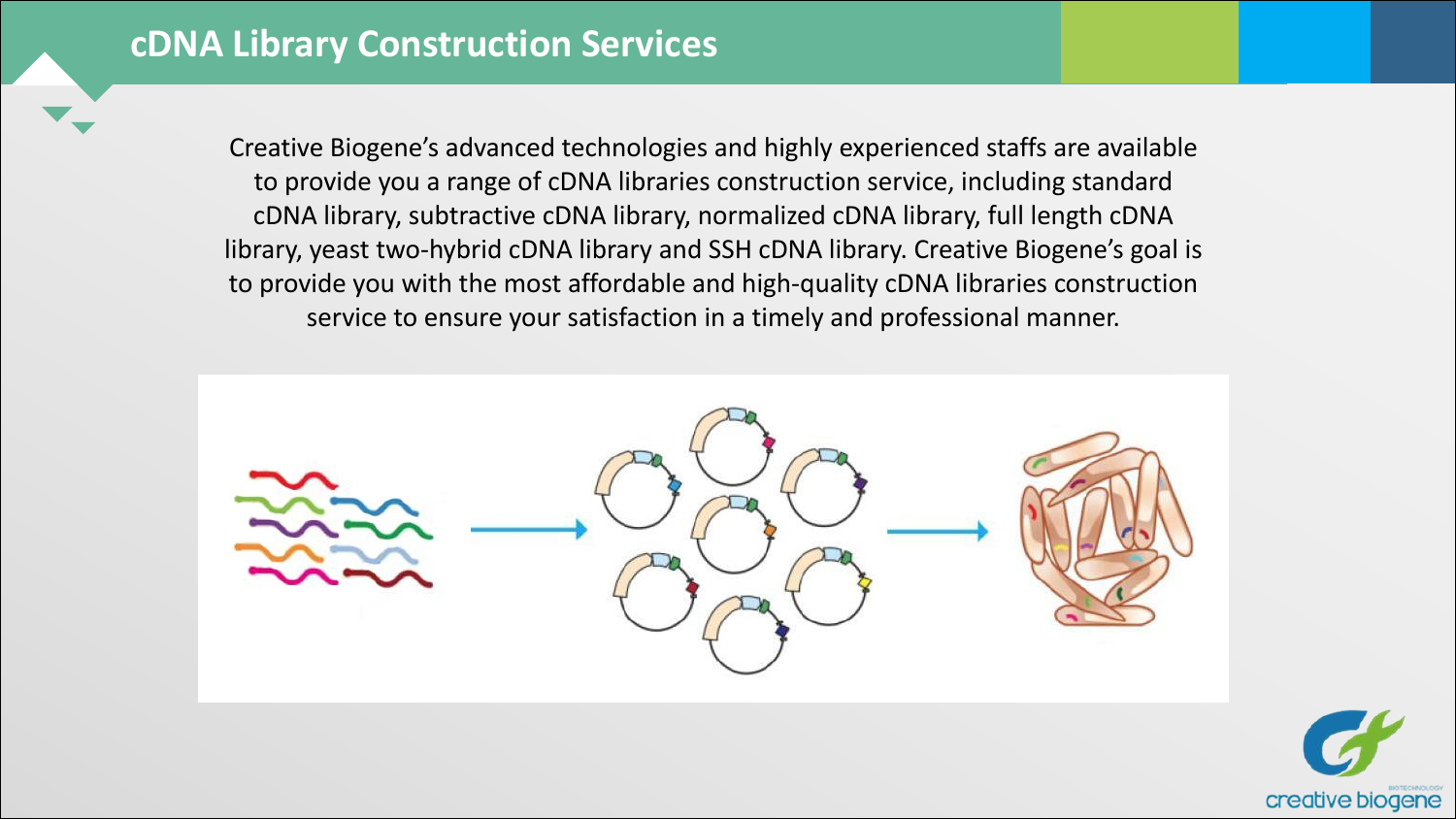A subtractive cDNA library is a collection of cDNA clones which is rare and likely to be poorly expressed. Subtractive cDNA libraries are produced using a proprietary technique which relies on the removal of dsDNA formed by hybridization between a control and test sample, thus eliminating cDNAs of similar abundance and retaining the transcripts which are differentially expressed or variable in sequence.

#### Subtractive cDNA library

Normalized cDNA libraries are produced using a special normalization procedure which can enhance the gene discovery rate of a cDNA library and facilitate the identification and analysis of rare transcripts. This procedure is imperative for transcriptome sequencing, and useful in other applications, such as functional screening, construction of specific RNA libraries, and transcript end sequence profiling.

Normalized cDNA library

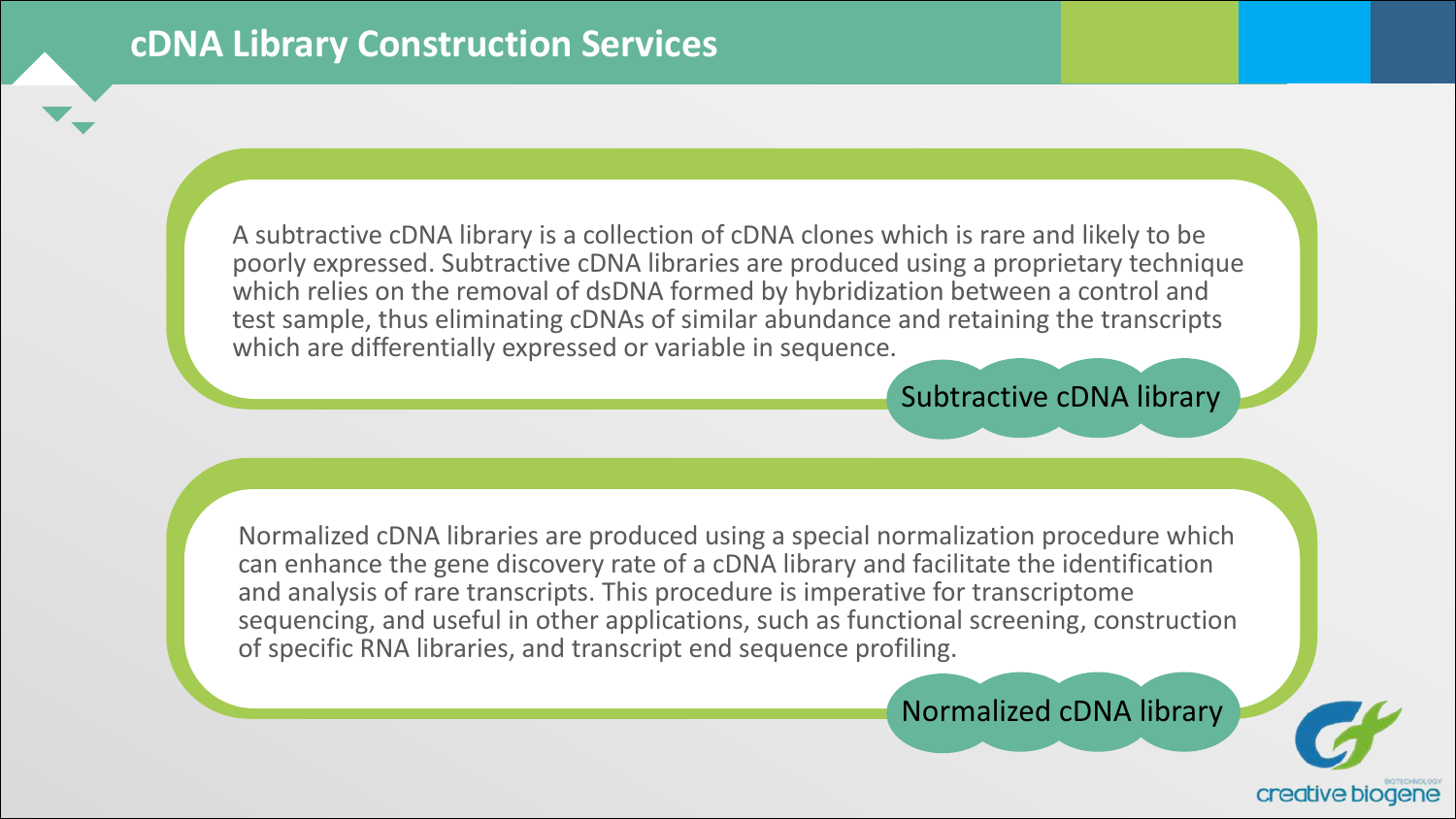Yeast two-hybrid cDNA library is a powerful molecular biology tool in studying the protein interactions, to find the domain that plays a key role in protein-protein interaction or to discover a new protein interaction with target proteins. The establishment of the yeast two-hybrid library is based on the well understanding of the regulation of the transcription initiation process of eukaryotic cells.

#### Yeast two-hybrid cDNA library

Suppression Subtractive Hybridization (SSH) is an efficient tool to selectively amplify target cDNA fragments (differentially expressed) and simultaneously suppress non-<br>target DNA amplification. Using a small quantity of either total RNA or poly(A)+ mRNA from each of two populations, the SSH procedure can simultaneously subtract and partially normalize the abundance of target cDNA in the subtracted population.

SSH cDNA Library

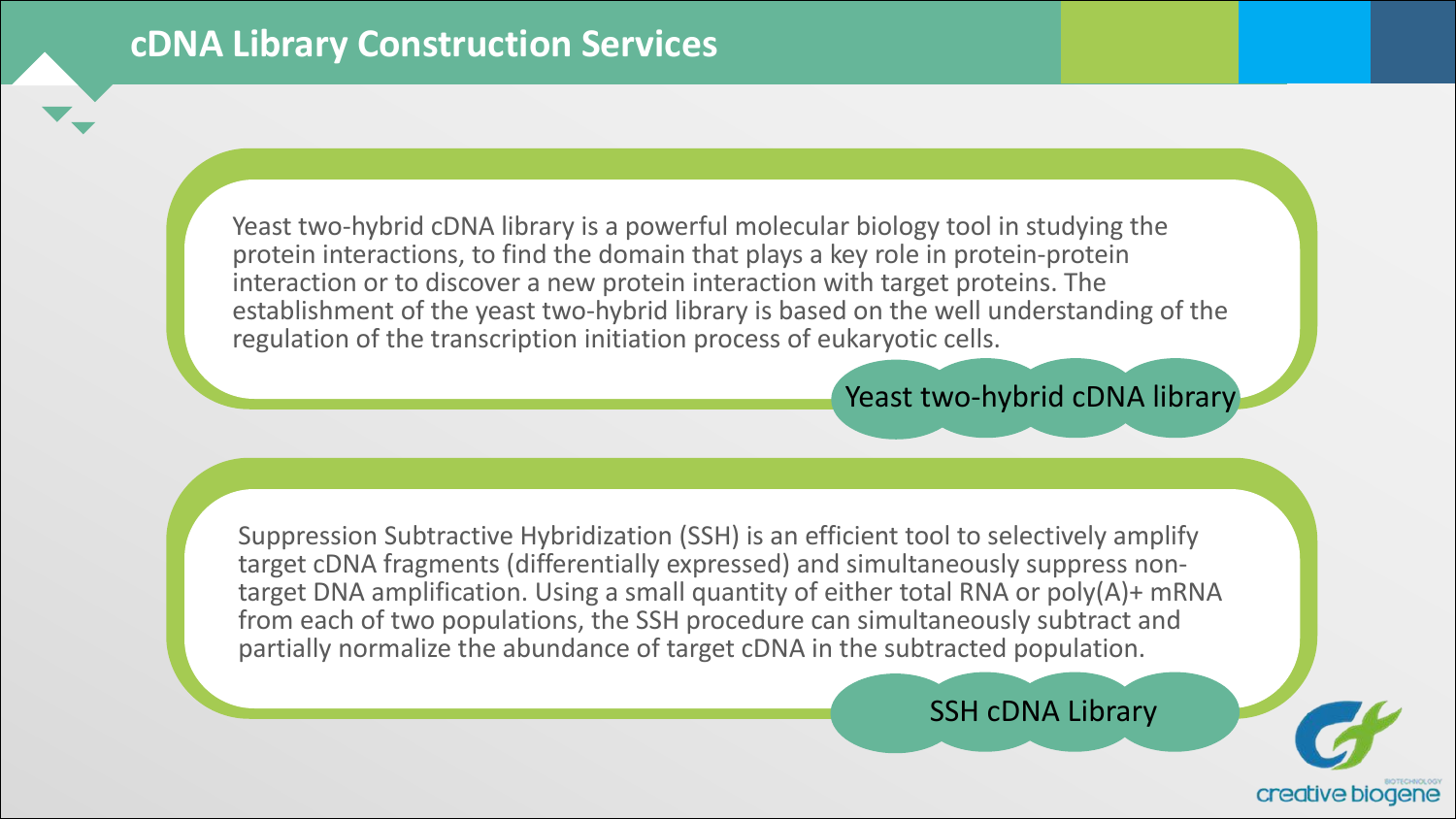**Features** 

#### Competitive prices and fast turnaround time

Large numbers of primary clones Low vector background and high percentage of recombinants

> **4 3** The cDNAs are cloned directionally into our standard vector or your vector of choice

**1 2**